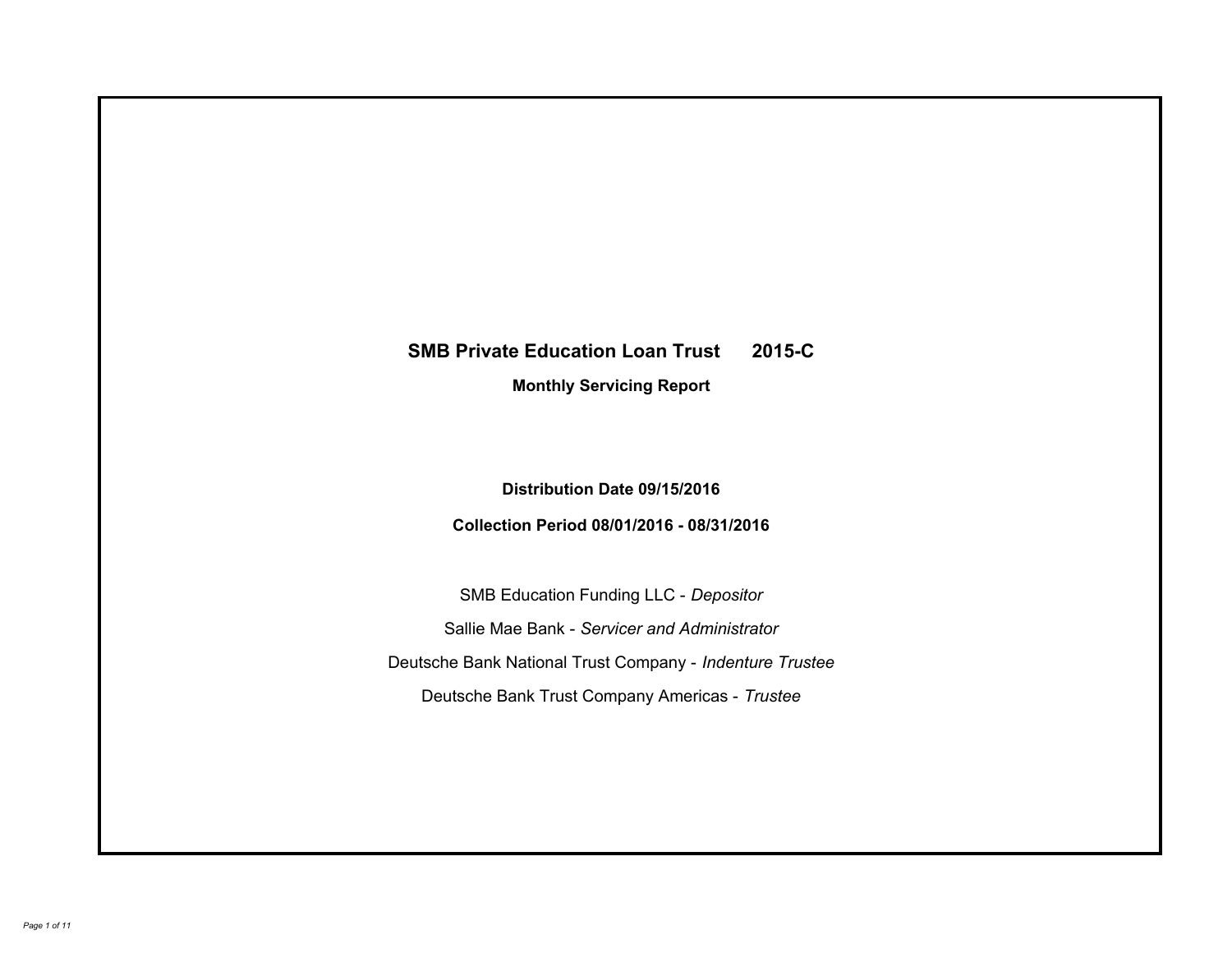| Α           | <b>Student Loan Portfolio Characteristics</b>                  |                                                                                                     | <b>Settlement Date</b><br>10/27/2015 | 07/31/2016                        | 08/31/2016                        |
|-------------|----------------------------------------------------------------|-----------------------------------------------------------------------------------------------------|--------------------------------------|-----------------------------------|-----------------------------------|
|             | <b>Principal Balance</b><br>Interest to be Capitalized Balance |                                                                                                     | \$693,787,197.00<br>55,852,621.68    | \$653,505,285.36<br>47,812,440.04 | \$646,808,544.96<br>48,810,673.39 |
|             | Pool Balance                                                   |                                                                                                     | \$749,639,818.68                     | \$701,317,725.40                  | \$695,619,218.35                  |
|             | Weighted Average Coupon (WAC)                                  |                                                                                                     |                                      |                                   |                                   |
|             |                                                                | WAC1 (Contractual Interest Rate on the Loan)                                                        | 8.28%                                | 8.45%                             | 8.53%                             |
|             |                                                                | WAC2 (Average of Applicable Interest Rate)                                                          | 8.28%                                | 8.43%                             | 8.52%                             |
|             |                                                                | WAC3 (Average of Actual Interest Rate)                                                              | 8.22%                                | 8.37%                             | 8.45%                             |
|             | Weighted Average Remaining Term                                |                                                                                                     | 127.00                               | 122.64                            | 122.85                            |
|             | Number of Loans                                                |                                                                                                     | 65,154                               | 61,308                            | 60,851                            |
|             | Number of Borrowers<br>Pool Factor                             | Since Issued Total Constant Prepayment Rate (1)                                                     | 45,614                               | 42,905<br>0.935539586<br>6.91%    | 42,613<br>0.927937926<br>6.97%    |
|             |                                                                |                                                                                                     |                                      |                                   |                                   |
| B           | <b>Debt Securities</b>                                         | Cusip/Isin                                                                                          | 08/15/2016                           |                                   | 09/15/2016                        |
|             | A <sub>1</sub>                                                 | 78448RAA4                                                                                           | \$120,968,989.06                     |                                   | \$112,901,064.00                  |
|             | A <sub>2</sub> A                                               | 78448RAB2                                                                                           | \$207,000,000.00                     |                                   | \$207,000,000.00                  |
|             | A2B                                                            | 78448RAC0                                                                                           | \$100,000,000.00                     |                                   | \$100,000,000.00                  |
|             | A <sub>3</sub>                                                 | 78448RAD8                                                                                           | \$75,000,000.00                      |                                   | \$75,000,000.00                   |
|             | B                                                              | 78448RAE6                                                                                           | \$70,000,000.00                      |                                   | \$70,000,000.00                   |
|             | C                                                              | 78448RAF3                                                                                           | \$50,000,000.00                      |                                   | \$50,000,000.00                   |
| $\mathsf C$ |                                                                |                                                                                                     | 08/15/2016                           |                                   |                                   |
|             | <b>Certificates</b>                                            | Cusip/Isin                                                                                          |                                      |                                   | 09/15/2016                        |
|             | Residual                                                       | 78448R106                                                                                           | \$100,000.00                         |                                   | \$100,000.00                      |
|             |                                                                |                                                                                                     |                                      |                                   |                                   |
| D           | <b>Account Balances</b>                                        |                                                                                                     | 08/15/2016                           |                                   | 09/15/2016                        |
|             | Reserve Account Balance                                        |                                                                                                     | \$1,884,455.00                       |                                   | \$1,884,455.00                    |
| E           | <b>Asset / Liability</b>                                       |                                                                                                     | 08/15/2016                           |                                   | 09/15/2016                        |
|             | Overcollateralization Percentage                               |                                                                                                     | 11.17%                               |                                   | 11.60%                            |
|             | Specified Overcollateralization Amount                         |                                                                                                     | \$210,395,317.62                     |                                   | \$208,685,765.51                  |
|             | Actual Overcollateralization Amount                            |                                                                                                     | \$78,348,736.34                      |                                   | \$80,718,154.35                   |
|             |                                                                | (1) For additional information, see 'Since Issued CPR Methodology' found on page 11 of this report. |                                      |                                   |                                   |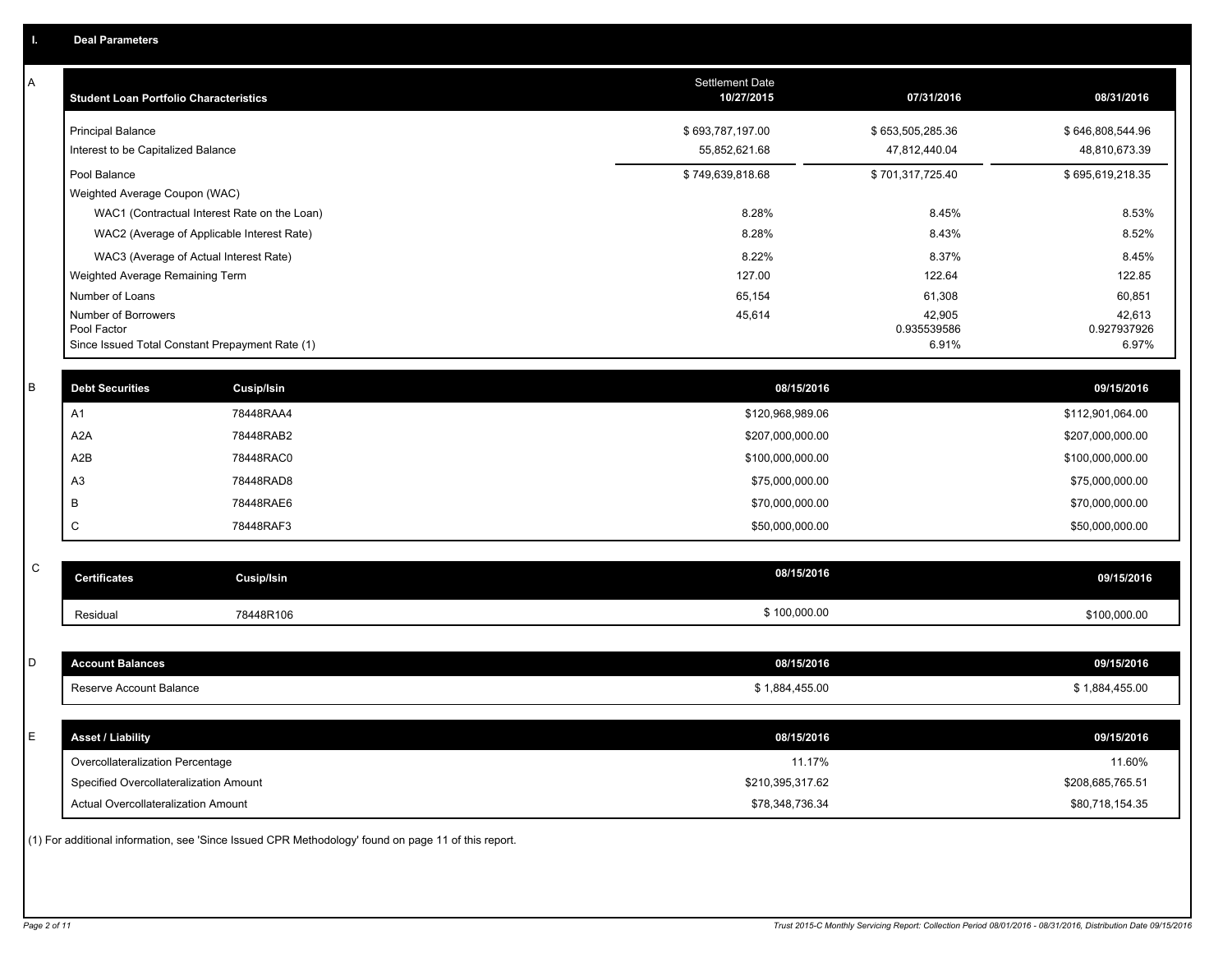### **II. 2015-C Trust Activity 08/01/2016 through 08/31/2016**

| Α | <b>Student Loan Principal Receipts</b>                           |                |  |
|---|------------------------------------------------------------------|----------------|--|
|   | <b>Borrower Principal</b>                                        | 7,078,895.46   |  |
|   | <b>Consolidation Activity Principal</b>                          | 0.00           |  |
|   | Seller Principal Reimbursement                                   | 0.00           |  |
|   | Servicer Principal Reimbursement                                 | 0.00           |  |
|   | Delinquent Principal Purchases by Servicer                       | 0.00           |  |
|   | <b>Other Principal Deposits</b>                                  | 0.00           |  |
|   | <b>Total Principal Receipts</b>                                  | \$7,078,895.46 |  |
| B | <b>Student Loan Interest Receipts</b>                            |                |  |
|   | <b>Borrower Interest</b>                                         | 2,710,730.97   |  |
|   | <b>Consolidation Activity Interest</b>                           | 0.00           |  |
|   | Seller Interest Reimbursement                                    | 0.00           |  |
|   | Servicer Interest Reimbursement                                  | 0.00           |  |
|   | Delinquent Interest Purchases by Servicer                        | 0.00           |  |
|   | Other Interest Deposits                                          | 0.00           |  |
|   | <b>Total Interest Receipts</b>                                   | \$2,710,730.97 |  |
| C | <b>Recoveries on Realized Losses</b>                             | \$55,854.91    |  |
| D | <b>Investment Income</b>                                         | \$2,583.79     |  |
| Е | <b>Funds Borrowed from Next Collection Period</b>                | \$0.00         |  |
| F | <b>Funds Repaid from Prior Collection Period</b>                 | \$0.00         |  |
| G | Loan Sale or Purchase Proceeds                                   | \$0.00         |  |
| н | Initial Deposits to Distribution Account                         | \$0.00         |  |
|   | <b>Excess Transferred from Other Accounts</b>                    | \$0.00         |  |
| J | <b>Borrower Benefit Reimbursements</b>                           | \$0.00         |  |
| Κ | <b>Other Deposits</b>                                            | \$0.00         |  |
| Г | <b>Other Fees Collected</b>                                      | \$0.00         |  |
| М | <b>AVAILABLE FUNDS</b>                                           | \$9,848,065.13 |  |
| N | Non-Cash Principal Activity During Collection Period             | \$382,155.06   |  |
| O | Aggregate Purchased Amounts by the Depositor, Servicer or Seller | \$0.00         |  |
| P | Aggregate Loan Substitutions                                     | \$0.00         |  |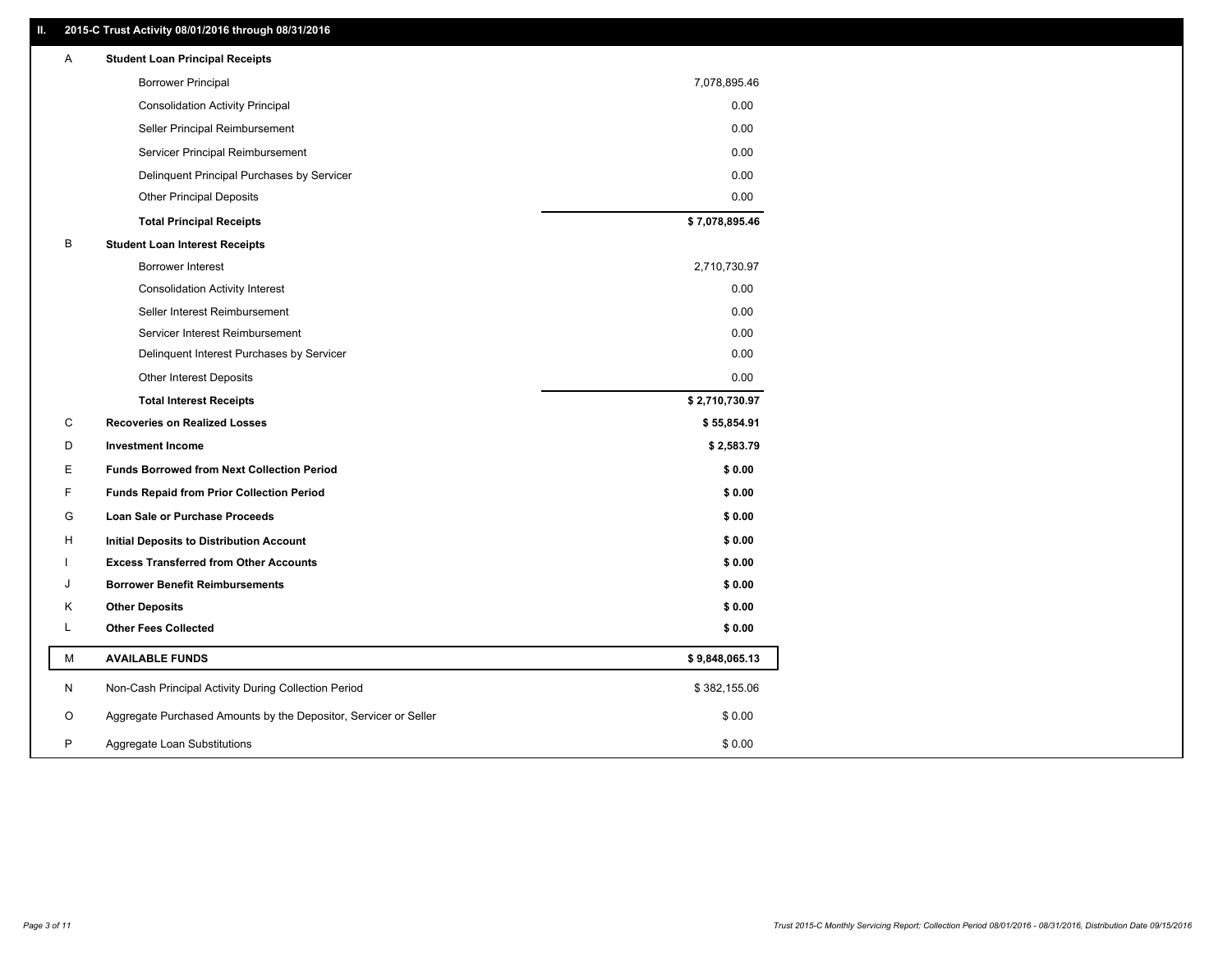|                   |                       |                          |         |                  | <b>Loans by Repayment Status</b> |                            |                          |         |                  |                |                            |
|-------------------|-----------------------|--------------------------|---------|------------------|----------------------------------|----------------------------|--------------------------|---------|------------------|----------------|----------------------------|
|                   |                       |                          |         | 08/31/2016       |                                  |                            |                          |         | 07/31/2016       |                |                            |
|                   |                       | <b>Wtd Avg</b><br>Coupon | # Loans | Principal        | % of Principal                   | % of Loans in<br>Repay (1) | <b>Wtd Avg</b><br>Coupon | # Loans | Principal        | % of Principal | % of Loans in<br>Repay (1) |
| INTERIM:          | IN SCHOOL             | 9.22%                    | 8,377   | \$88,563,203.01  | 13.692%                          | $-$ %                      | 9.11%                    | 8,506   | \$89,774,371.03  | 13.737%        | $-$ %                      |
|                   | GRACE                 | 9.10%                    | 4,551   | \$48,491,128.18  | 7.497%                           | $-$ %                      | 9.02%                    | 4,561   | \$48,841,642.95  | 7.474%         | $-$ %                      |
|                   | <b>DEFERMENT</b>      | 9.03%                    | 2,271   | \$22,416,180.38  | 3.466%                           | $-$ %                      | 8.90%                    | 2,102   | \$20,237,781.06  | 3.097%         | $-$ %                      |
| <b>REPAYMENT:</b> | <b>CURRENT</b>        | 8.14%                    | 43,119  | \$455,220,117.00 | 70.379%                          | 93.410%                    | 8.08%                    | 43,691  | \$463,303,060.42 | 70.895%        | 93.663%                    |
|                   | 31-60 DAYS DELINQUENT | 9.05%                    | 544     | \$6,510,050.76   | 1.006%                           | 1.336%                     | 8.80%                    | 496     | \$6,227,803.65   | 0.953%         | 1.259%                     |
|                   | 61-90 DAYS DELINQUENT | 9.21%                    | 249     | \$2,847,827.18   | 0.440%                           | 0.584%                     | 8.94%                    | 260     | \$3,151,987.73   | 0.482%         | 0.637%                     |
|                   | > 90 DAYS DELINQUENT  | 9.38%                    | 109     | \$1,327,221.47   | 0.205%                           | 0.272%                     | 9.21%                    | 122     | \$1,369,297.24   | 0.210%         | 0.277%                     |
|                   | <b>FORBEARANCE</b>    | 8.46%                    | 1,631   | \$21,432,816.98  | 3.314%                           | 4.398%                     | 8.34%                    | 1,570   | \$20,599,341.28  | 3.152%         | 4.164%                     |
| <b>TOTAL</b>      |                       |                          | 60,851  | \$646,808,544.96 | 100.00%                          | 100.00%                    |                          | 61,308  | \$653,505,285.36 | 100.00%        | 100.00%                    |

Percentages may not total 100% due to rounding  $^\star$ 

1 Loans classified in "Repayment" include any loan for which interim interest only, \$25 fixed payments or full principal and interest payments are due.

| 08/31/2016<br>07/31/2016<br><b>Wtd Avg</b><br>% of Loans in<br><b>Wtd Avg</b><br>% of Principal<br>% of Principal<br># Loans<br>Principal<br>P&I Repay (2)<br>Principal<br>P&I Repay (2)<br>Coupon<br># Loans<br>Coupon<br>IN SCHOOL<br>$-$ %<br>$-$ %<br>8.85%<br>16,983<br>8.74%<br>\$196,873,301.21<br>30.438%<br>17,256<br>30.556%<br>\$199,683,505.69<br>GRACE<br>$-$ %<br>$-$ %<br>8.64%<br>8,547<br>15.333%<br>8.56%<br>15.337%<br>\$99,172,192.52<br>8,558<br>\$100,229,955.46<br>$-$ %<br><b>DEFERMENT</b><br>4,326<br>$-$ %<br>8.49%<br>8.61%<br>6.602%<br>5.986%<br>\$42,704,677.51<br>4,010<br>\$39,119,036.08<br><b>CURRENT</b><br>7.99%<br>28,551<br>42.821%<br>89.909%<br>7.95%<br>29,139<br>43.498%<br>90.394%<br>\$276,971,187.89<br>\$284,263,837.92<br>31-60 DAYS DELINQUENT<br>9.10%<br>485<br>0.902%<br>434<br>1.762%<br>1.894%<br>8.73%<br>\$5,539,447.19<br>0.848%<br>\$5,835,454.33<br>231<br>228<br>61-90 DAYS DELINQUENT<br>9.19%<br>0.875%<br>0.412%<br>0.864%<br>9.04%<br>0.421%<br>\$2,662,387.76<br>\$2,752,691.72<br>97<br>9.22%<br>> 90 DAYS DELINQUENT<br>9.43%<br>0.179%<br>0.375%<br>113<br>0.202%<br>\$1,156,526.76<br>\$1,317,470.02<br>FORBEARANCE<br>8.46%<br>1,631<br>3.314%<br>6.957%<br>8.34%<br>3.152%<br>6.550%<br>\$21,432,816.98<br>1,570<br>\$20,599,341.28<br>100.00%<br>60,851<br>100.00%<br>100.00%<br>100.00%<br>\$646,808,544.96<br>61,308<br>\$653,505,285.36<br>Percentages may not total 100% due to rounding |                |  |  | <b>Loans by Borrower Status</b> |  |  |  |
|----------------------------------------------------------------------------------------------------------------------------------------------------------------------------------------------------------------------------------------------------------------------------------------------------------------------------------------------------------------------------------------------------------------------------------------------------------------------------------------------------------------------------------------------------------------------------------------------------------------------------------------------------------------------------------------------------------------------------------------------------------------------------------------------------------------------------------------------------------------------------------------------------------------------------------------------------------------------------------------------------------------------------------------------------------------------------------------------------------------------------------------------------------------------------------------------------------------------------------------------------------------------------------------------------------------------------------------------------------------------------------------------------------------------------------------------------------------------|----------------|--|--|---------------------------------|--|--|--|
| % of Loans in<br>0.419%                                                                                                                                                                                                                                                                                                                                                                                                                                                                                                                                                                                                                                                                                                                                                                                                                                                                                                                                                                                                                                                                                                                                                                                                                                                                                                                                                                                                                                              |                |  |  |                                 |  |  |  |
|                                                                                                                                                                                                                                                                                                                                                                                                                                                                                                                                                                                                                                                                                                                                                                                                                                                                                                                                                                                                                                                                                                                                                                                                                                                                                                                                                                                                                                                                      |                |  |  |                                 |  |  |  |
|                                                                                                                                                                                                                                                                                                                                                                                                                                                                                                                                                                                                                                                                                                                                                                                                                                                                                                                                                                                                                                                                                                                                                                                                                                                                                                                                                                                                                                                                      | INTERIM:       |  |  |                                 |  |  |  |
|                                                                                                                                                                                                                                                                                                                                                                                                                                                                                                                                                                                                                                                                                                                                                                                                                                                                                                                                                                                                                                                                                                                                                                                                                                                                                                                                                                                                                                                                      |                |  |  |                                 |  |  |  |
|                                                                                                                                                                                                                                                                                                                                                                                                                                                                                                                                                                                                                                                                                                                                                                                                                                                                                                                                                                                                                                                                                                                                                                                                                                                                                                                                                                                                                                                                      |                |  |  |                                 |  |  |  |
|                                                                                                                                                                                                                                                                                                                                                                                                                                                                                                                                                                                                                                                                                                                                                                                                                                                                                                                                                                                                                                                                                                                                                                                                                                                                                                                                                                                                                                                                      | P&I REPAYMENT: |  |  |                                 |  |  |  |
|                                                                                                                                                                                                                                                                                                                                                                                                                                                                                                                                                                                                                                                                                                                                                                                                                                                                                                                                                                                                                                                                                                                                                                                                                                                                                                                                                                                                                                                                      |                |  |  |                                 |  |  |  |
|                                                                                                                                                                                                                                                                                                                                                                                                                                                                                                                                                                                                                                                                                                                                                                                                                                                                                                                                                                                                                                                                                                                                                                                                                                                                                                                                                                                                                                                                      |                |  |  |                                 |  |  |  |
|                                                                                                                                                                                                                                                                                                                                                                                                                                                                                                                                                                                                                                                                                                                                                                                                                                                                                                                                                                                                                                                                                                                                                                                                                                                                                                                                                                                                                                                                      |                |  |  |                                 |  |  |  |
|                                                                                                                                                                                                                                                                                                                                                                                                                                                                                                                                                                                                                                                                                                                                                                                                                                                                                                                                                                                                                                                                                                                                                                                                                                                                                                                                                                                                                                                                      |                |  |  |                                 |  |  |  |
|                                                                                                                                                                                                                                                                                                                                                                                                                                                                                                                                                                                                                                                                                                                                                                                                                                                                                                                                                                                                                                                                                                                                                                                                                                                                                                                                                                                                                                                                      | <b>TOTAL</b>   |  |  |                                 |  |  |  |
| 2 Loans classified in "P&I Repayment" includes only those loans for which scheduled principal and interest payments are due.                                                                                                                                                                                                                                                                                                                                                                                                                                                                                                                                                                                                                                                                                                                                                                                                                                                                                                                                                                                                                                                                                                                                                                                                                                                                                                                                         |                |  |  |                                 |  |  |  |

WAC reflects WAC3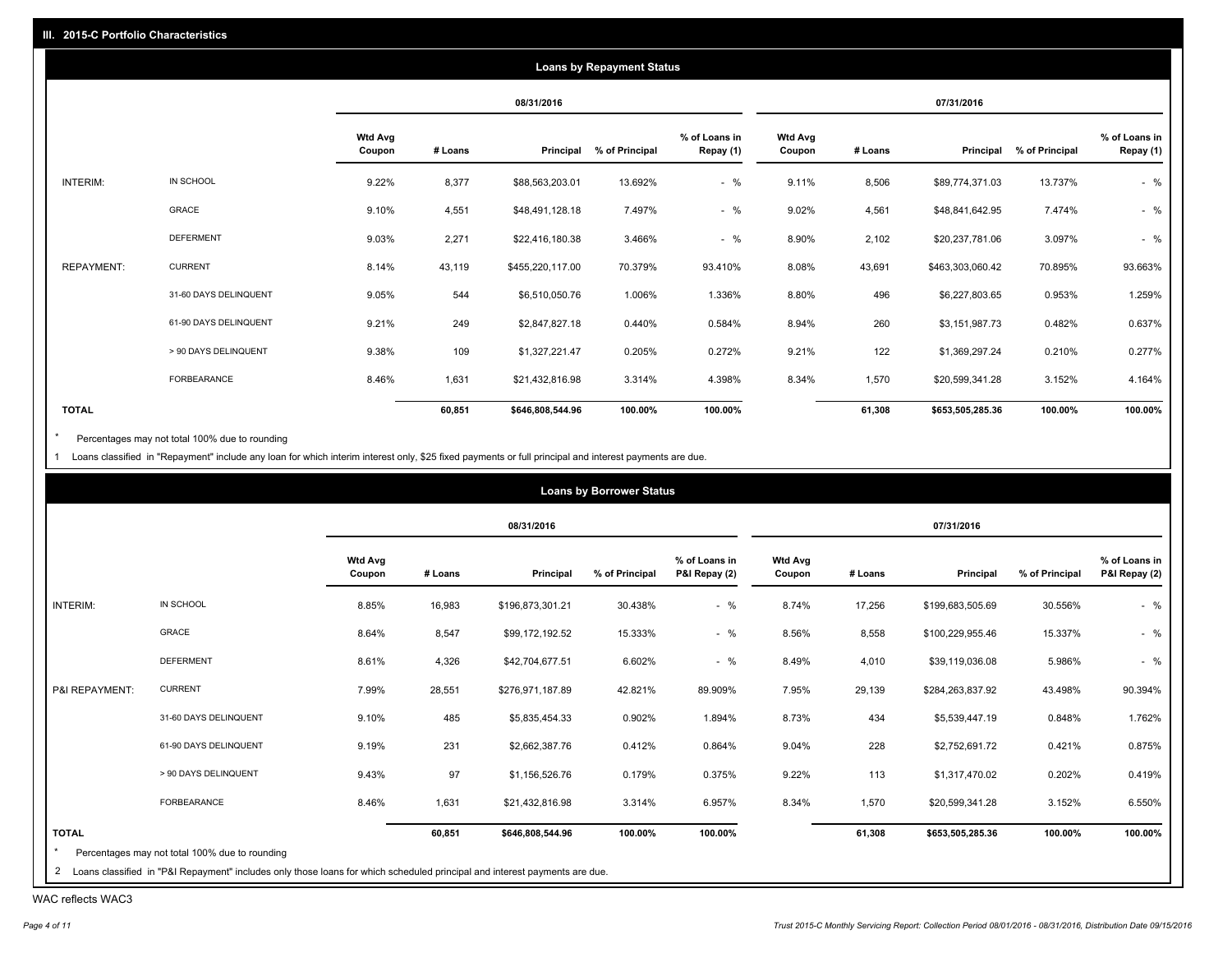|                                                                                                  | 8/31/2016        | 7/31/2016        |
|--------------------------------------------------------------------------------------------------|------------------|------------------|
| Pool Balance                                                                                     | \$695,619,218.35 | \$701,317,725.40 |
| Total # Loans                                                                                    | 60,851           | 61,308           |
| <b>Total # Borrowers</b>                                                                         | 42,613           | 42,905           |
| Weighted Average Coupon                                                                          | 8.52%            | 8.43%            |
| Weighted Average Remaining Term                                                                  | 122.85           | 122.64           |
| Percent of Pool - Cosigned                                                                       | 92.6%            | 92.5%            |
| Percent of Pool - Non Cosigned                                                                   | 7.4%             | 7.5%             |
| Borrower Interest Accrued for Period                                                             | \$4,573,942.89   | \$4,611,089.42   |
| <b>Outstanding Borrower Interest Accrued</b>                                                     | \$51,865,974.56  | \$50,960,866.14  |
| Gross Principal Realized Loss - Periodic                                                         | \$511,865.48     | \$558,053.77     |
| Gross Principal Realized Loss - Cumulative                                                       | \$4,294,615.68   | \$3,782,750.20   |
| Recoveries on Realized Losses - Periodic                                                         | \$55,854.91      | \$56,982.92      |
| Recoveries on Realized Losses - Cumulative                                                       | \$190,398.31     | \$134,543.40     |
| Net Losses - Periodic                                                                            | \$456,010.57     | \$501,070.85     |
| Net Losses - Cumulative                                                                          | \$4,104,217.37   | \$3,648,206.80   |
| Non-Cash Principal Activity - Capitalized Interest                                               | \$894,214.92     | \$3,974,365.70   |
| Since Issued Total Constant Prepayment Rate (CPR) (1)                                            | 6.97%            | 6.91%            |
| <b>Loan Substitutions</b>                                                                        | \$0.00           | \$0.00           |
| <b>Cumulative Loan Substitutions</b>                                                             | \$0.00           | \$0.00           |
| <b>Unpaid Servicing Fees</b>                                                                     | \$0.00           | \$0.00           |
| <b>Unpaid Administration Fees</b>                                                                | \$0.00           | \$0.00           |
| <b>Unpaid Carryover Servicing Fees</b>                                                           | \$0.00           | \$0.00           |
| Note Interest Shortfall                                                                          | \$0.00           | \$0.00           |
| Loans in Modification                                                                            | \$9,359,977.99   | \$7,752,611.04   |
| % of Loans in Modification as a % of Loans in Repayment (P&I)                                    | 3.04%            | 2.47%            |
|                                                                                                  |                  |                  |
| % Annualized Gross Principal Realized Loss - Periodic as a %<br>of Loans in Repayment (P&I) * 12 | 1.99%            | 2.13%            |
| % Gross Principal Realized Loss - Cumulative as a % of<br>Original Pool Balance                  | 0.57%            | 0.50%            |

(1) For additional information, see 'Since Issued CPR Methodology' found on page 11 of this report.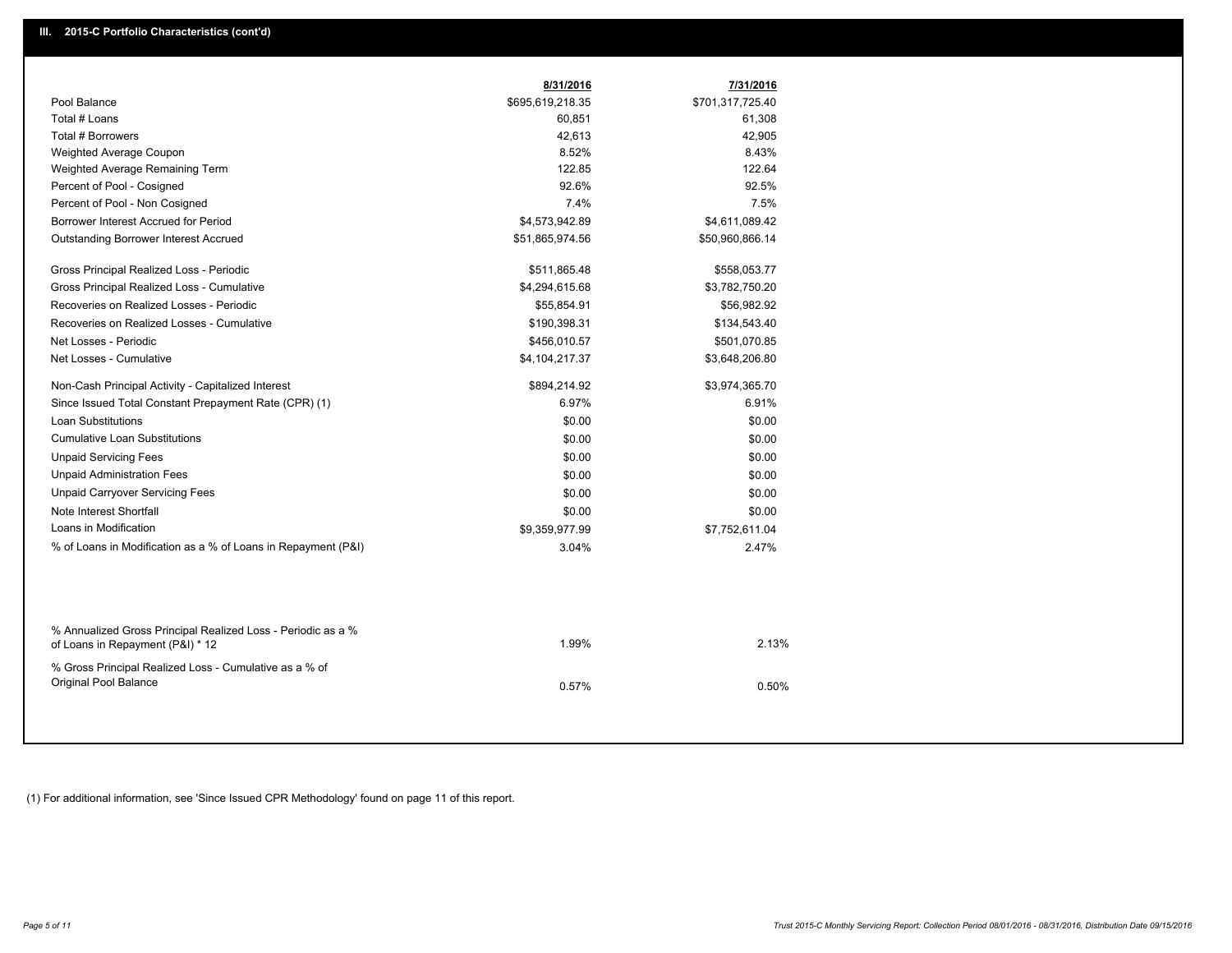#### **Loan Program**  A

|                                    | Weighted<br><b>Average Coupon</b> | # LOANS | <b>\$ AMOUNT</b> | $%$ *     |
|------------------------------------|-----------------------------------|---------|------------------|-----------|
| - Smart Option Interest-Only Loans | 7.45%                             | 13.918  | \$129,067,844.48 | 19.955%   |
| - Smart Option Fixed Pay Loans     | 8.37%                             | 16,265  | \$205,641,428.49 | 31.793%   |
| - Smart Option Deferred Loans      | 8.88%                             | 30.668  | \$312,099,271.99 | 48.252%   |
| - Other Loan Programs              | $0.00\%$                          | 0       | \$0.00           | $0.000\%$ |
| <b>Total</b>                       | 8.45%                             | 60,851  | \$646,808,544.96 | 100.000%  |

\* Percentages may not total 100% due to rounding

B

C

**Index Type**

|                       | Weighted<br><b>Average Coupon</b> | # LOANS  | <b>\$ AMOUNT</b> | $%$ *     |
|-----------------------|-----------------------------------|----------|------------------|-----------|
| - Fixed Rate Loans    | 9.27%                             | 10.776   | \$127,290,321.83 | 19.680%   |
| - LIBOR Indexed Loans | 8.25%                             | 50.075   | \$519,518,223.13 | 80.320%   |
| - Other Index Rates   | $0.00\%$                          | $\Omega$ | \$0.00           | $0.000\%$ |
| Total                 | 8.45%                             | 60,851   | \$646,808,544.96 | 100.000%  |

\* Percentages may not total 100% due to rounding

## **Weighted Average Recent FICO**

| (2)<br>Wtd Avg Recent FICO Band | # LOANS | <b>\$ AMOUNT</b> | $%$ *    |
|---------------------------------|---------|------------------|----------|
| $0 - 639$                       | 3,320   | \$32,014,429.41  | 4.950%   |
| 640 - 669                       | 3,232   | \$30,962,376.53  | 4.787%   |
| 670 - 699                       | 7,160   | \$73,650,458.01  | 11.387%  |
| 700 - 739<br>$740 +$            | 14,138  | \$149,444,665.44 | 23.105%  |
| N/A(1)                          | 32,988  | \$360,628,727.60 | 55.755%  |
|                                 | 13      | \$107,887.97     | 0.017%   |
| <b>Total</b>                    | 60,851  | \$646,808,544.96 | 100.000% |

WAC reflects WAC3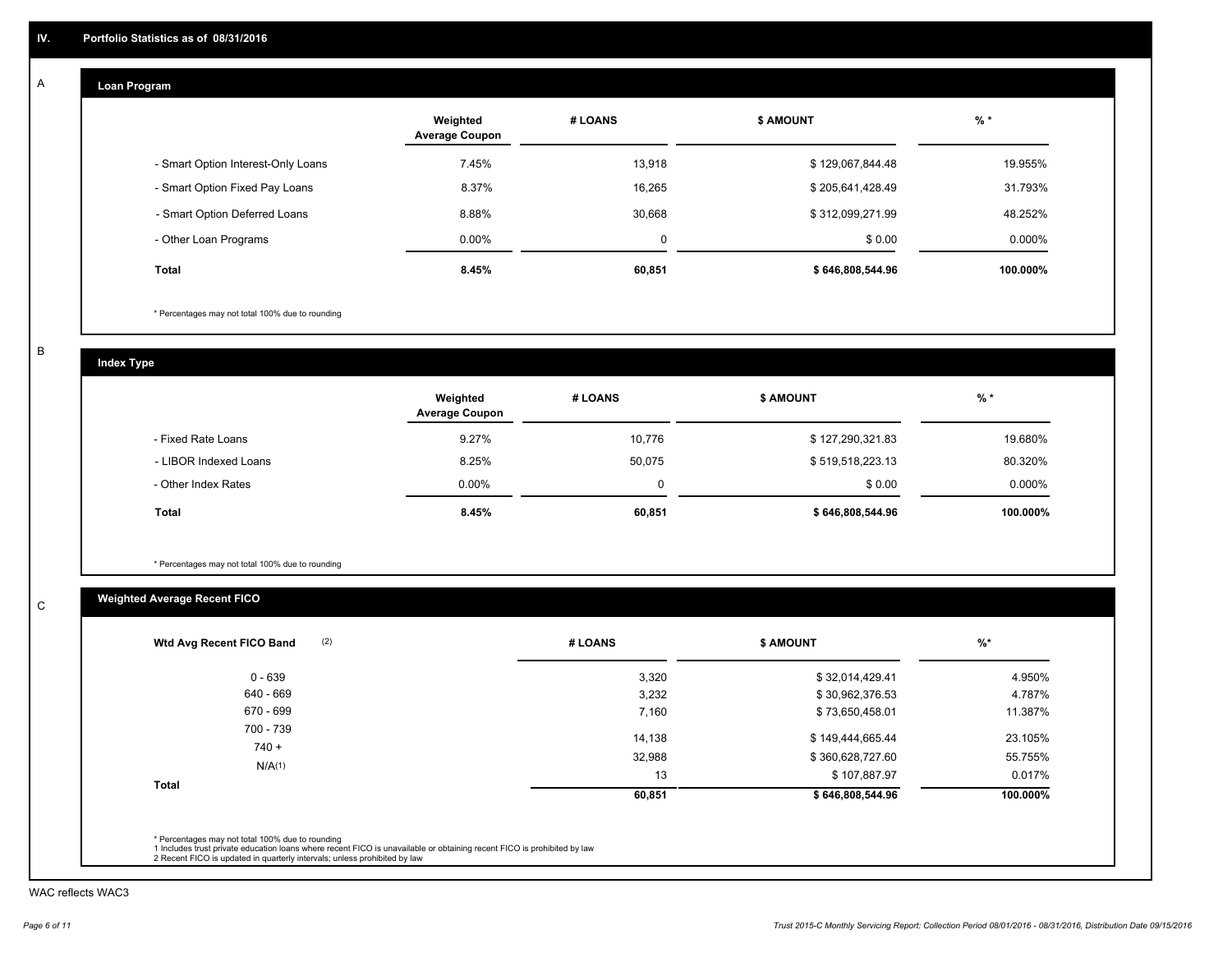| ۷. |    | 2015-C Reserve Account and Principal Distribution Calculations                                 |                  |  |
|----|----|------------------------------------------------------------------------------------------------|------------------|--|
| А. |    | <b>Reserve Account</b>                                                                         |                  |  |
|    |    | Specified Reserve Account Balance                                                              | \$1,884,455.00   |  |
|    |    | Actual Reserve Account Balance                                                                 | \$1,884,455.00   |  |
| В. |    | <b>Principal Distribution Amount</b>                                                           |                  |  |
|    | j. | Class A Notes Outstanding                                                                      | \$502,968,989.06 |  |
|    |    | Pool Balance<br>ii.                                                                            | \$695,619,218.35 |  |
|    |    | First Priority Principal Distribution Amount (i - ii)<br>iii.                                  | \$0.00           |  |
|    |    |                                                                                                |                  |  |
|    |    | Class A and B Notes Outstanding<br>iv.                                                         | \$572,968,989.06 |  |
|    |    | First Priority Principal Distribution Amount<br>v.                                             | \$0.00           |  |
|    |    | Pool Balance<br>vi.                                                                            | \$695,619,218.35 |  |
|    |    | Specified Overcollateralization Amount<br>vii.                                                 | \$208,685,765.51 |  |
|    |    | Available Funds (after payment of waterfall items A through H)<br>viii.                        | \$0.00           |  |
|    |    | <b>Class C Notes Outstanding</b><br>ix.                                                        | \$50,000,000.00  |  |
|    |    | Regular Principal Distribution Amount (if (iv > 0, (iv - v) - (vi - vii), min(viii, ix))<br>х. | \$86,035,536.22  |  |
|    |    |                                                                                                |                  |  |
|    |    | Pool Balance<br>xi.                                                                            | \$695,619,218.35 |  |
|    |    | 10% of Initial Pool Balance<br>xii.                                                            | \$74,963,981.87  |  |
|    |    | First Priority Principal Distribution Amount<br>xiii.                                          | \$0.00           |  |
|    |    | Regular Principal Distribution Amount<br>xiv.                                                  | \$86,035,536.22  |  |
|    |    | Available Funds (after payment of waterfall items A through J)<br>XV.                          | \$0.00           |  |
|    |    | xvi. Additional Principal Distribution Amount (if(ix $\lt$ = x, min(xv, xi - xiii - xiv)))     | \$0.00           |  |
|    |    |                                                                                                |                  |  |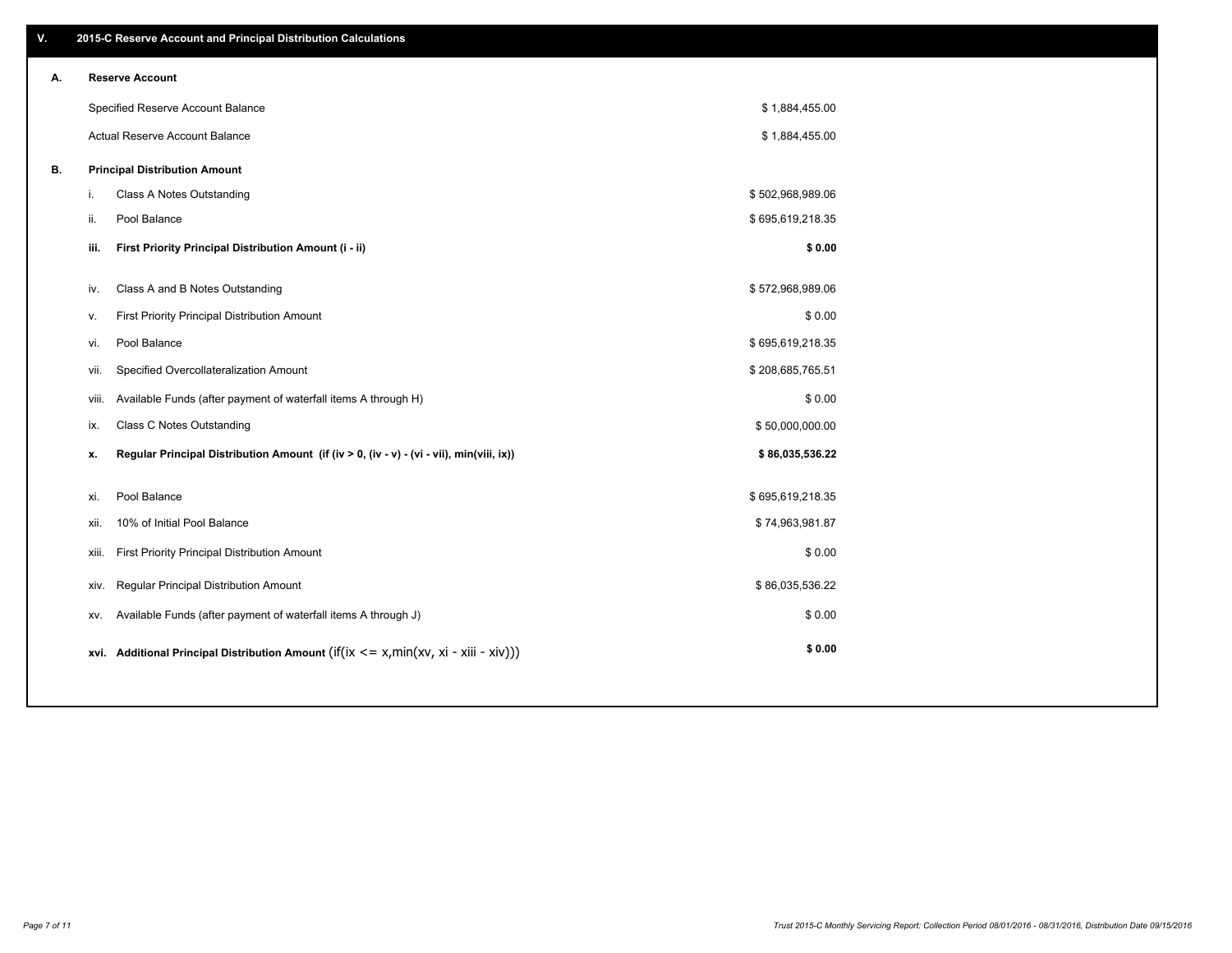|    |                                                                                   | Paid                 | <b>Funds Balance</b>             |
|----|-----------------------------------------------------------------------------------|----------------------|----------------------------------|
|    | <b>Total Available Funds</b>                                                      |                      | \$9,848,065.13                   |
| A  | <b>Trustee Fees</b>                                                               | \$0.00               | \$9,848,065.13                   |
| B  | <b>Servicing Fees</b>                                                             | \$436,140.59         | \$9,411,924.54                   |
| C  | i. Administration Fees<br>ii. Unreimbursed Administrator Advances plus any Unpaid | \$8,333.00<br>\$0.00 | \$9,403,591.54<br>\$9,403,591.54 |
| D  | Class A Noteholders Interest Distribution Amount                                  | \$943,999.81         | \$8,459,591.73                   |
| Е  | First Priority Principal Payment                                                  | \$0.00               | \$8,459,591.73                   |
| F  | Class B Noteholders Interest Distribution Amount                                  | \$204,166.67         | \$8,255,425.06                   |
| G  | Class C Noteholders Interest Distribution Amount                                  | \$187,500.00         | \$8,067,925.06                   |
| H  | Reinstatement Reserve Account                                                     | \$0.00               | \$8,067,925.06                   |
|    | Regular Principal Distribution                                                    | \$8,067,925.06       | \$0.00                           |
| J  | <b>Carryover Servicing Fees</b>                                                   | \$0.00               | \$0.00                           |
| Κ  | Additional Principal Distribution Amount                                          | \$0.00               | \$0.00                           |
| L. | Unpaid Expenses of Trustee                                                        | \$0.00               | \$0.00                           |
| М  | Unpaid Expenses of Administrator                                                  | \$0.00               | \$0.00                           |
| N  | Remaining Funds to the Residual Certificateholders                                | \$0.00               | \$0.00                           |

#### **Waterfall Conditions**

| А. |      | <b>Class C Noteholders' Interest Distribution Condition</b>                      |                  |  |
|----|------|----------------------------------------------------------------------------------|------------------|--|
|    |      | Pool Balance                                                                     | \$695,619,218.35 |  |
|    | н.   | Class A and B Notes Outstanding                                                  | \$572,968,989.06 |  |
|    | iii. | Class C Noteholders' Interest Distribution Ratio (i / ii)                        | 121.41%          |  |
|    | IV.  | Minimum Ratio                                                                    | 110.00%          |  |
|    | V.   | Is the Class C Noteholders' Interest Distribution Condition Satisfied (iii > iv) | ν                |  |
|    |      |                                                                                  |                  |  |

\* If the Class C Noteholders' Interest Distribution Condition is satisfied then the amount of interest accrued at the Class C Rate for the Accrual Period is Released on the distribution Date.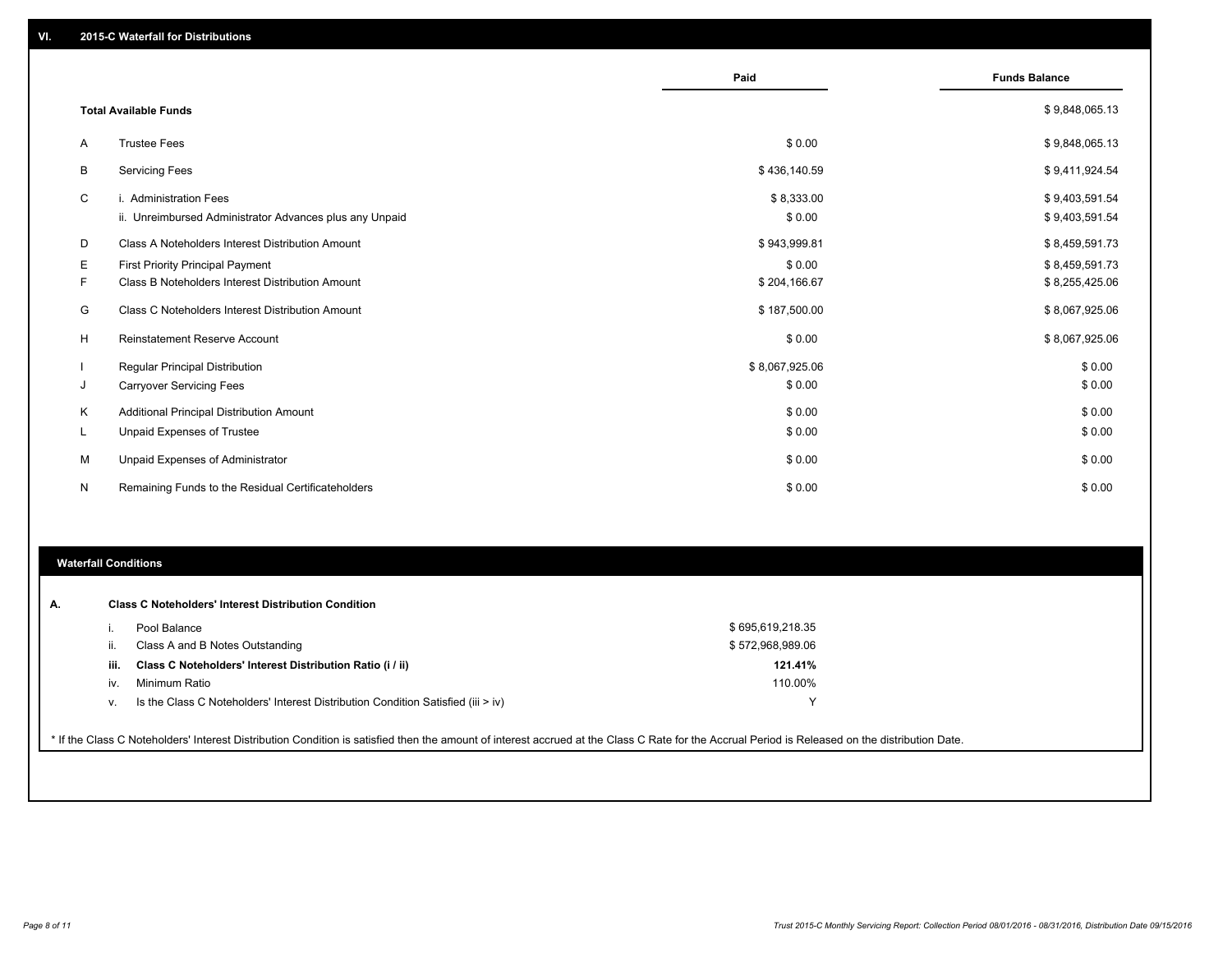| <b>Distribution Amounts</b>                                |                         |                         |                         |
|------------------------------------------------------------|-------------------------|-------------------------|-------------------------|
|                                                            | A <sub>1</sub>          | A <sub>2</sub> A        | A <sub>2</sub> B        |
| Cusip/Isin                                                 | 78448RAA4               | 78448RAB2               | 78448RAC0               |
| <b>Beginning Balance</b>                                   | \$120,968,989.06        | \$207,000,000.00        | \$100,000,000.00        |
| Index                                                      | <b>LIBOR</b>            | <b>FIXED</b>            | <b>LIBOR</b>            |
| Spread/Fixed Rate                                          | 0.90%                   | 2.75%                   | 1.40%                   |
| Record Date (Days Prior to Distribution)                   | 1 NEW YORK BUSINESS DAY | 1 NEW YORK BUSINESS DAY | 1 NEW YORK BUSINESS DAY |
| Accrual Period Begin                                       | 8/15/2016               | 8/15/2016               | 8/15/2016               |
| <b>Accrual Period End</b>                                  | 9/15/2016               | 9/15/2016               | 9/15/2016               |
| Daycount Fraction                                          | 0.08611111              | 0.08333333              | 0.08611111              |
| Interest Rate*                                             | 1.40765%                | 2.75000%                | 1.90765%                |
| <b>Accrued Interest Factor</b>                             | 0.001212143             | 0.002291667             | 0.001642699             |
| <b>Current Interest Due</b>                                | \$146,631.72            | \$474,375.00            | \$164,269.86            |
| Interest Shortfall from Prior Period Plus Accrued Interest | $\mathsf{\$}$ -         | $\mathcal{S}$ -         | $\mathcal{S}$ -         |
| <b>Total Interest Due</b>                                  | \$146,631.72            | \$474,375.00            | \$164,269.86            |
| <b>Interest Paid</b>                                       | \$146,631.72            | \$474,375.00            | \$164,269.86            |
| <b>Interest Shortfall</b>                                  | $\mathsf{\$}$ -         | $\mathbb{S}$ -          | $\mathcal{S}$ -         |
| <b>Principal Paid</b>                                      | \$8,067,925.06          | $\mathcal{S}$ -         | $\mathcal{S}$ -         |
| <b>Ending Principal Balance</b>                            | \$112,901,064.00        | \$207,000,000.00        | \$100,000,000.00        |
| Paydown Factor                                             | 0.040542337             | 0.000000000             | 0.000000000             |
| <b>Ending Balance Factor</b>                               | 0.567342030             | 1.000000000             | 1.000000000             |

\* Pay rates for Current Distribution. For the interest rates applicable to the next distribution date, please see https://www.salliemae.com/about/investors/data/SMBabrate.txt.

**VII. 2015-C Distributions**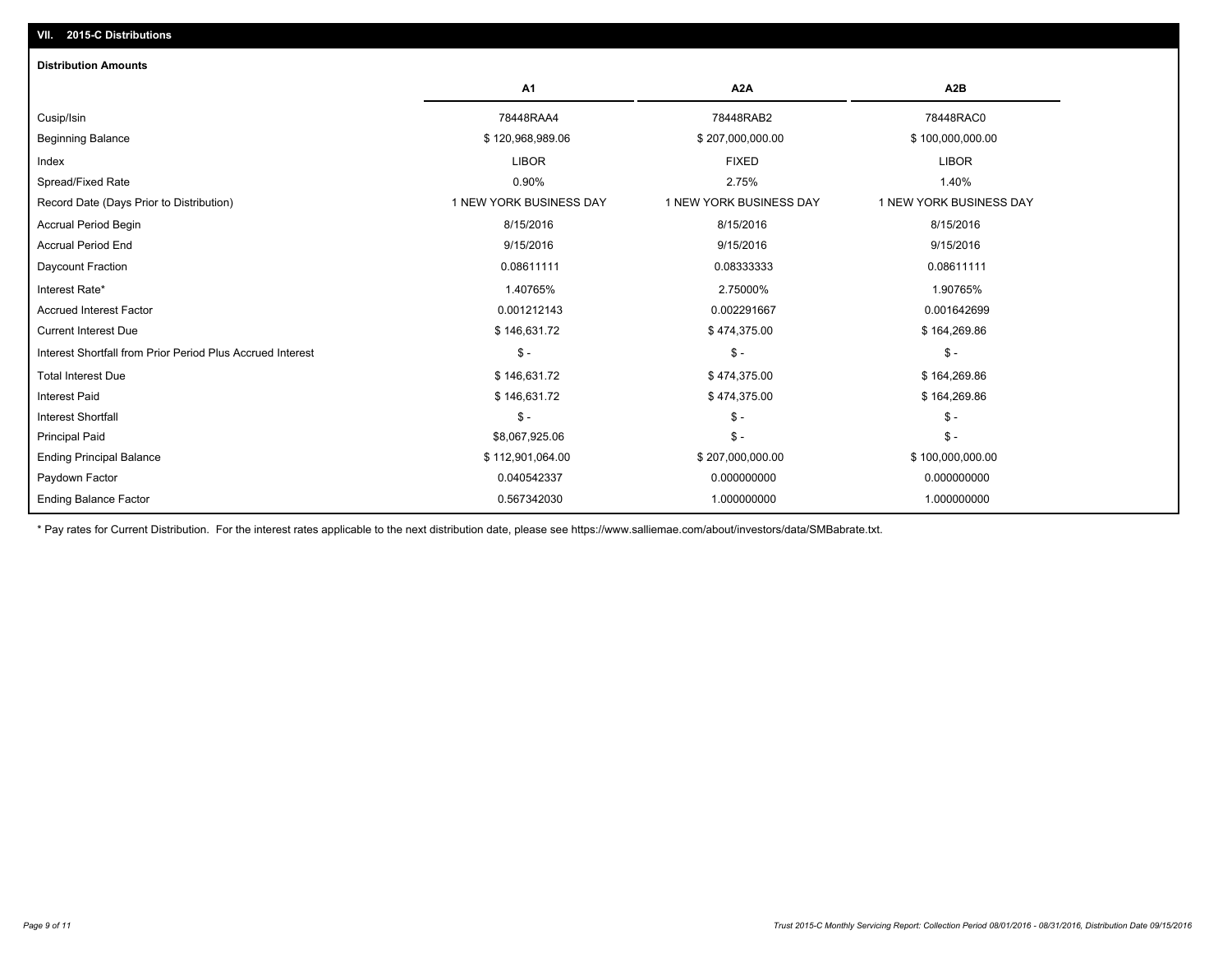| <b>Distribution Amounts</b>                                |                         |                         |                         |
|------------------------------------------------------------|-------------------------|-------------------------|-------------------------|
|                                                            | A3                      | в                       | с                       |
| Cusip/Isin                                                 | 78448RAD8               | 78448RAE6               | 78448RAF3               |
| <b>Beginning Balance</b>                                   | \$75,000,000.00         | \$70,000,000.00         | \$50,000,000.00         |
| Index                                                      | <b>LIBOR</b>            | <b>FIXED</b>            | <b>FIXED</b>            |
| Spread/Fixed Rate                                          | 1.95%                   | 3.50%                   | 4.50%                   |
| Record Date (Days Prior to Distribution)                   | 1 NEW YORK BUSINESS DAY | 1 NEW YORK BUSINESS DAY | 1 NEW YORK BUSINESS DAY |
| <b>Accrual Period Begin</b>                                | 8/15/2016               | 8/15/2016               | 8/15/2016               |
| <b>Accrual Period End</b>                                  | 9/15/2016               | 9/15/2016               | 9/15/2016               |
| Daycount Fraction                                          | 0.08611111              | 0.08333333              | 0.08333333              |
| Interest Rate*                                             | 2.45765%                | 3.50000%                | 4.50000%                |
| <b>Accrued Interest Factor</b>                             | 0.002116310             | 0.002916667             | 0.003750000             |
| <b>Current Interest Due</b>                                | \$158,723.23            | \$204,166.67            | \$187,500.00            |
| Interest Shortfall from Prior Period Plus Accrued Interest | $\mathsf{\$}$ -         | $\mathsf{\$}$ -         | $\frac{2}{3}$ -         |
| <b>Total Interest Due</b>                                  | \$158,723.23            | \$204,166.67            | \$187,500.00            |
| <b>Interest Paid</b>                                       | \$158,723.23            | \$204,166.67            | \$187,500.00            |
| <b>Interest Shortfall</b>                                  | $\mathsf{\$}$ -         | $\mathbb{S}$ -          | $S -$                   |
| <b>Principal Paid</b>                                      | $\mathsf{\$}$ -         | $\mathsf{\$}$ -         | $S -$                   |
| <b>Ending Principal Balance</b>                            | \$75,000,000.00         | \$70,000,000.00         | \$50,000,000.00         |
| Paydown Factor                                             | 0.000000000             | 0.000000000             | 0.000000000             |
| <b>Ending Balance Factor</b>                               | 1.000000000             | 1.000000000             | 1.000000000             |
|                                                            |                         |                         |                         |

\* Pay rates for Current Distribution. For the interest rates applicable to the next distribution date, please see https://www.salliemae.com/about/investors/data/SMBabrate.txt.

**VII. 2015-C Distributions**